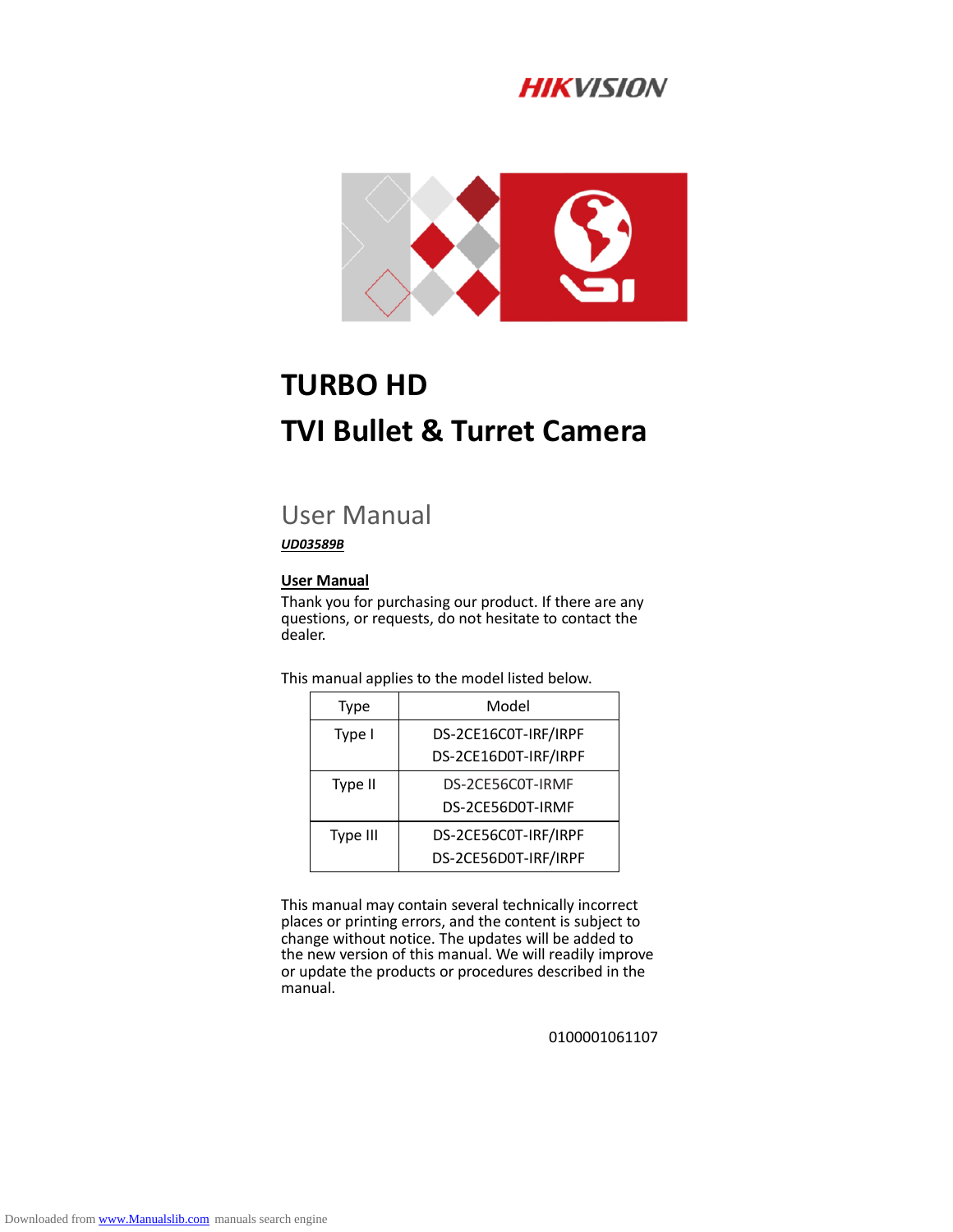#### **Regulatory Information**

#### **FCC Information**

**FCC compliance:** This equipment has been tested and found to comply with the limits for a Class A digital device, pursuant to part 15 of the FCC Rules. These limits are designed to provide reasonable protection against harmful interference when the equipment is operated in a commercial environment. This equipment generates, uses, and can radiate radio frequency energy and, if not installed and used in accordance with the instruction manual, may cause harmful interference to radio communications. Operation of this equipment in a residential area is likely to cause harmful interference in which case the user will be required to correct the interference at his own expense.

#### **FCC Conditions**

This device complies with part 15 of the FCC Rules. Operation is subject to the following two conditions:

1. This device may not cause harmful interference.

2. This device must accept any interference received, including interference that may cause undesired operation

#### **EU Conformity Statement**



This product and - if applicable - the supplied accessories too are marked with "CE" and comply therefore with the applicable harmonized European

standards listed under the EMC Directive 2014/30/EU, the RoHS Directive 2011/65/EU.



2012/19/EU (WEEE directive): Products marked with this symbol cannot be disposed of as unsorted municipal waste in the European Union. For proper recycling, return this product to your local supplier upon the purchase of equivalent new

equipment, or dispose of it at designated collection points. For more information see: www.recyclethis.info.

#### **Industry Canada ICES-003 Compliance**

This device meets the CAN ICES-3 (A)/NMB-3(A) standards requirements.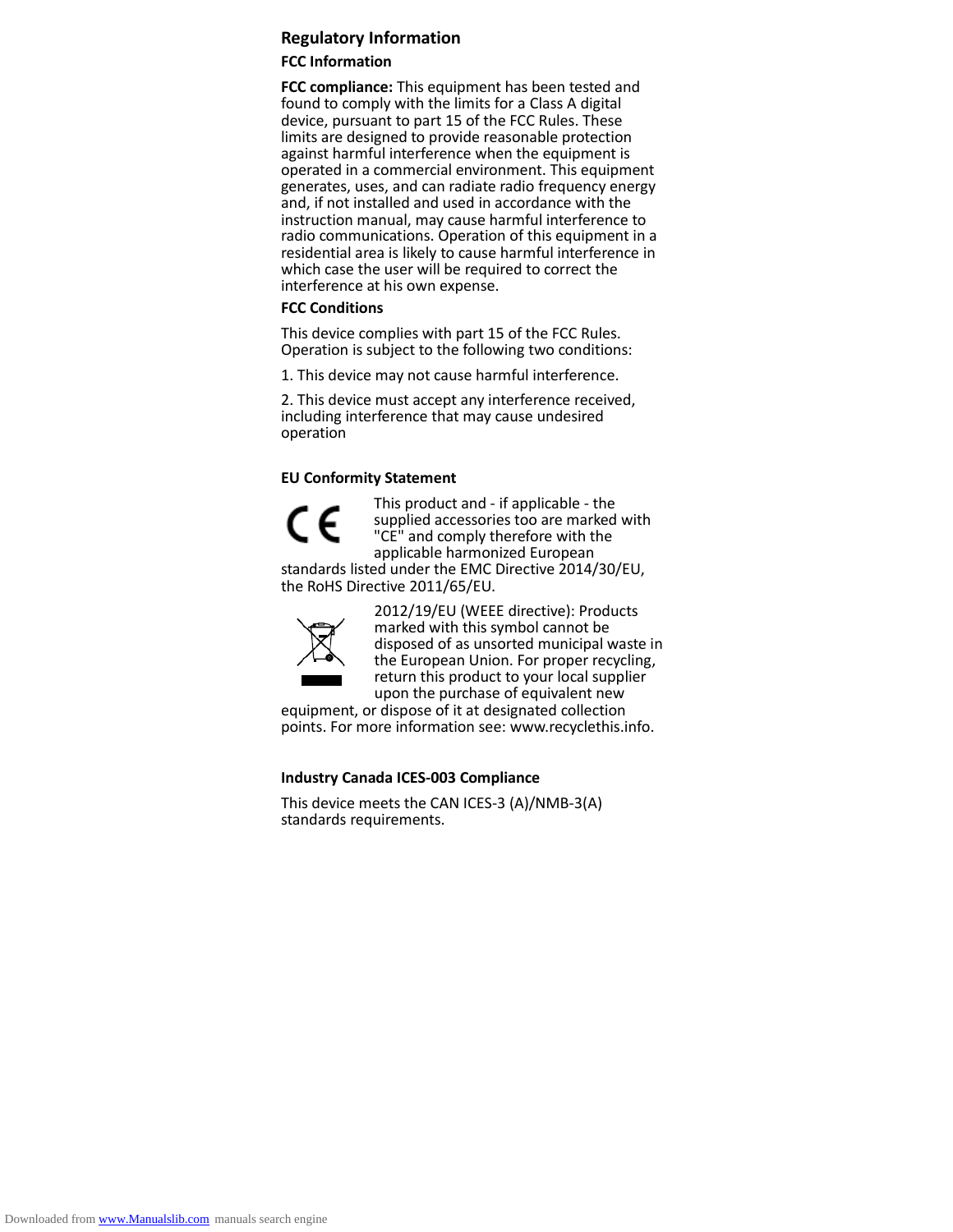#### **Safety Instruction**

These instructions are intended to ensure that user can use the product correctly to avoid danger or property loss.

The precaution measure is divided into "Warnings" and "Cautions"

**Warnings:** Serious injury or death may occur if any of the warnings are neglected.

**Cautions:** Injury or equipment damage may occur if any of the cautions are neglected.





- In the use of the product, you must be in strict compliance with the electrical safety regulations of the nation and region.
- Refer to technical specifications for detailed information.
- Input voltage should meet both the SELV (Safety Extra Low Voltage) and the Limited Power Source with 12 V DC according to the IEC60950-1 standard. Refer to technical specifications for detailed information.
- Do not connect several devices to one power adapter as adapter overload may cause over-heating or a fire hazard.
- Make sure that the plug is firmly connected to the power socket.
- When the product is mounted on wall or ceiling, the device shall be firmly fixed.
- If smoke, odor or noise rise from the device, turn off the power at once and unplug the power cable, and then contact the service center.
- If the product does not work properly, contact your dealer or the nearest service center. Never attempt to disassemble the camera yourself. (We shall not assume any responsibility for problems caused by unauthorized repair or maintenance.)



- Make sure the power supply voltage is correct before using the camera.
- Do not drop the camera or subject it to physical shock.
- Do not touch senor modules with fingers. If cleaning is necessary, use clean cloth with a bit of ethanol and wipe it gently.
- Do not aim the camera at the sun or extra bright places. Blooming or smearing may occur otherwise (which is not a malfunction), and affect the endurance of sensor at the same time.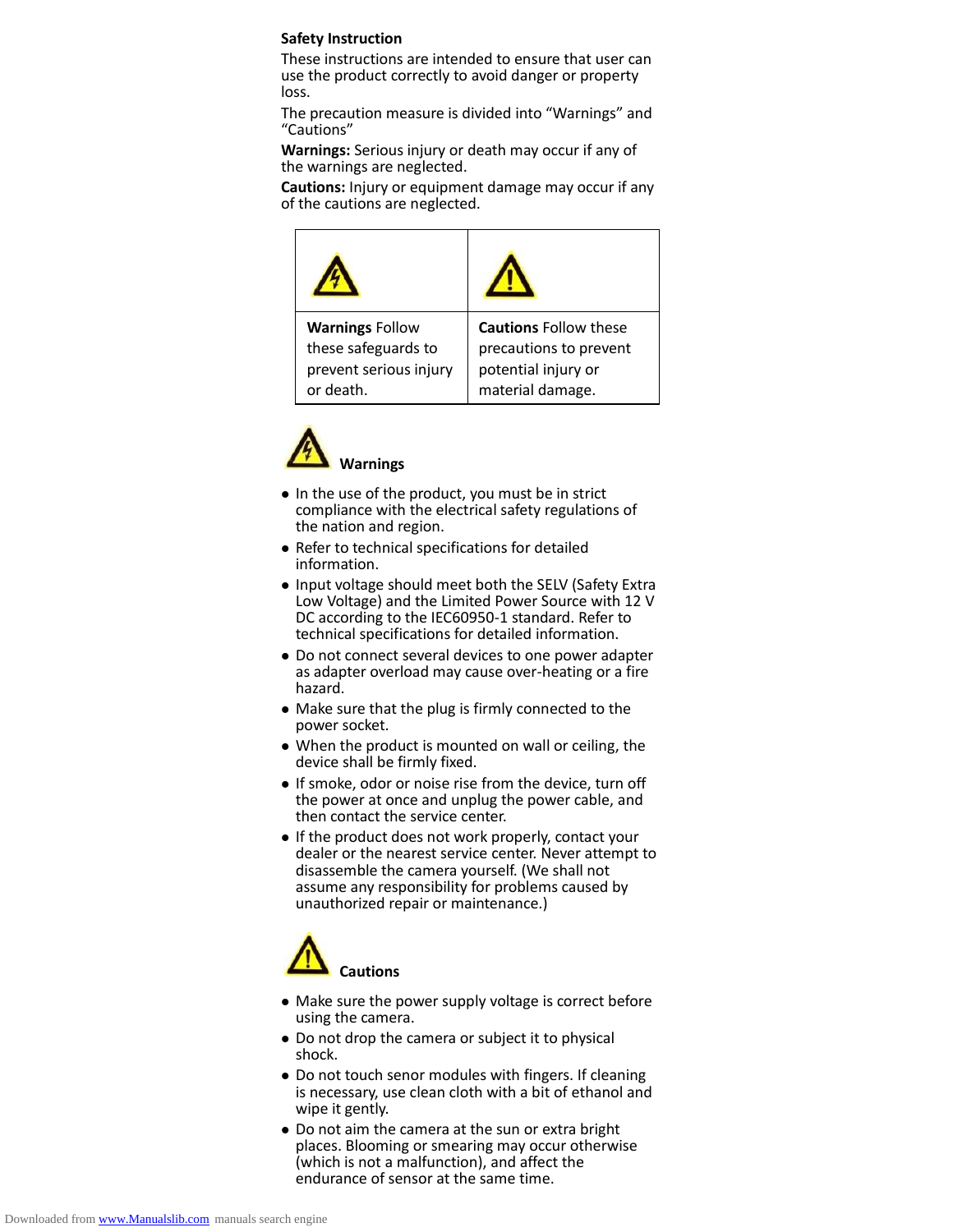- The sensor may be burned out by a laser beam, so when any laser equipment is in using, make sure that the surface of sensor will not be exposed to the laser beam.
- Do not place the camera in extremely hot, cold, dusty or damp locations, and do not expose it to high electromagnetic radiation.
- To avoid heat accumulation, good ventilation is required for operating environment.
- Keep the camera away from liquid while in use.
- While in delivery, the camera shall be packed in its original packing, or packing of the same texture.

#### **Chapter 1 Introduction**

#### **1.1 Product Features**

The camera is applicable for both indoor and outdoor conditions, and the application scenarios include road, warehouse, parking lot, office, campus, etc..

The main features are as follows:

- High performance CMOS sensor
- 1080p/720p resolution
- Auto white balance
- Auto electronic shutter
- Auto gain control (AGC)
- Switchable TVI/AHD/CVI/CVBS video output
- IR cut filter
- 3-axis adjustment

#### *Note:*

Type III camera is applicable for indoor only.

#### **1.2 Overview**

#### **1.2.1 Type I Camera Overview**





#### *Note:*

Press the switch button for 5 seconds to switch the video output with TVI, AHD, CVI, and CVBS available.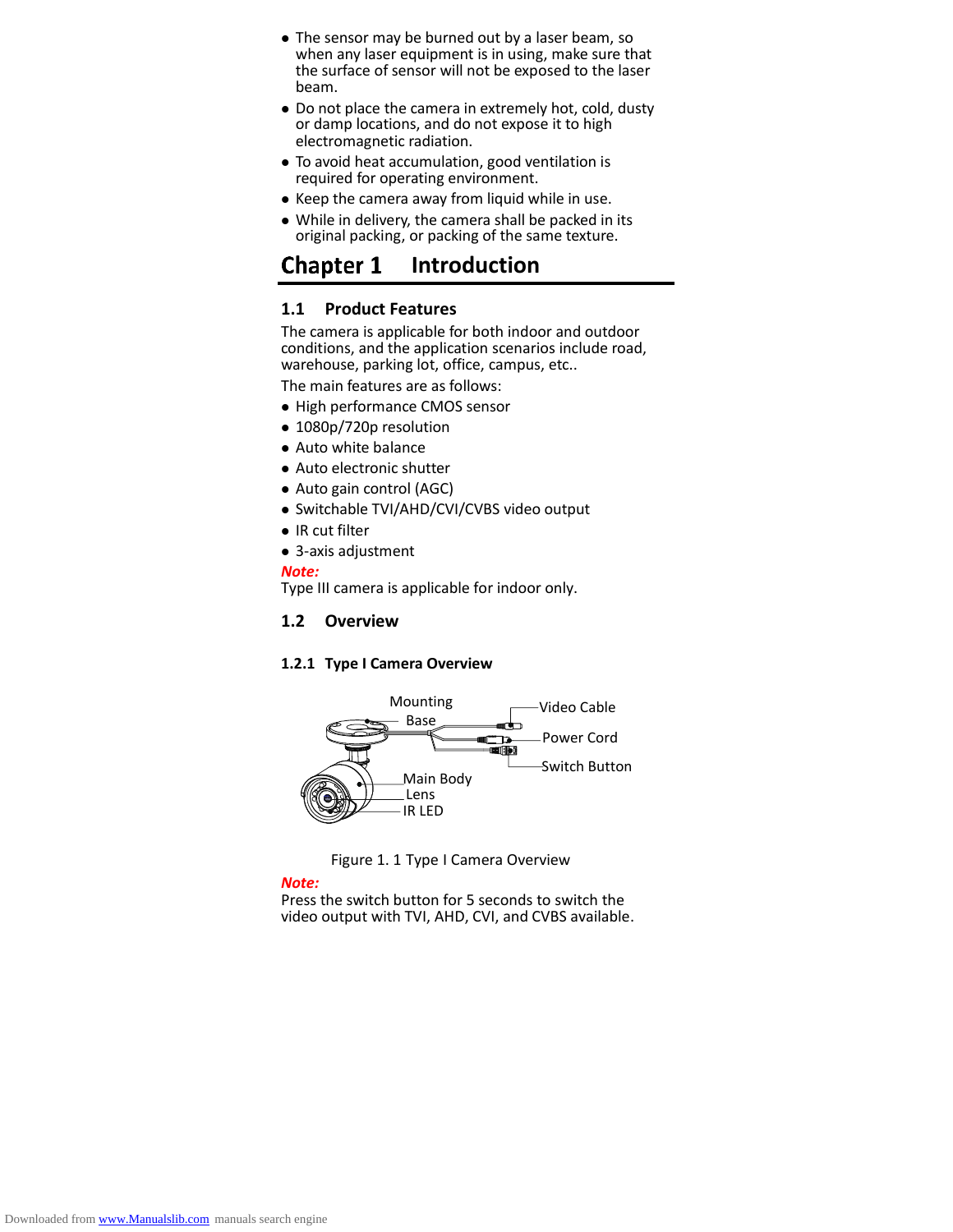#### **1.2.2 Type II Camera Overview**





#### *Note:*

Press the switch button for 5 seconds to switch the video output with TVI, AHD, CVI, and CVBS available.

#### **1.2.3 Type III Camera Overview**





#### *Note:*

Click the switch button for 5 seconds to switch the video output with TVI, AHD, CVI, and CVBS available.

#### **Chapter 2 Installation**

#### **2.1 Installation Preparation**

#### *Before you start:*

- Make sure that the device in the package is in good condition and all the assembly parts are included.
- Make sure that all the related equipment is power-off during the installation.
- Check the specification of the products for the installation environment.
- Check whether the power supply is matched with your power output to avoid damage.
- Make sure the wall is strong enough to withstand three times the weight of the camera and the mounting bracket.
- If the wall is cement, you need to insert expansion bolts before you install the camera. If the wall is wooden, you can use self-tapping screws to secure the camera.
- If the product does not function properly, contact your dealer or the nearest service center. Do NOT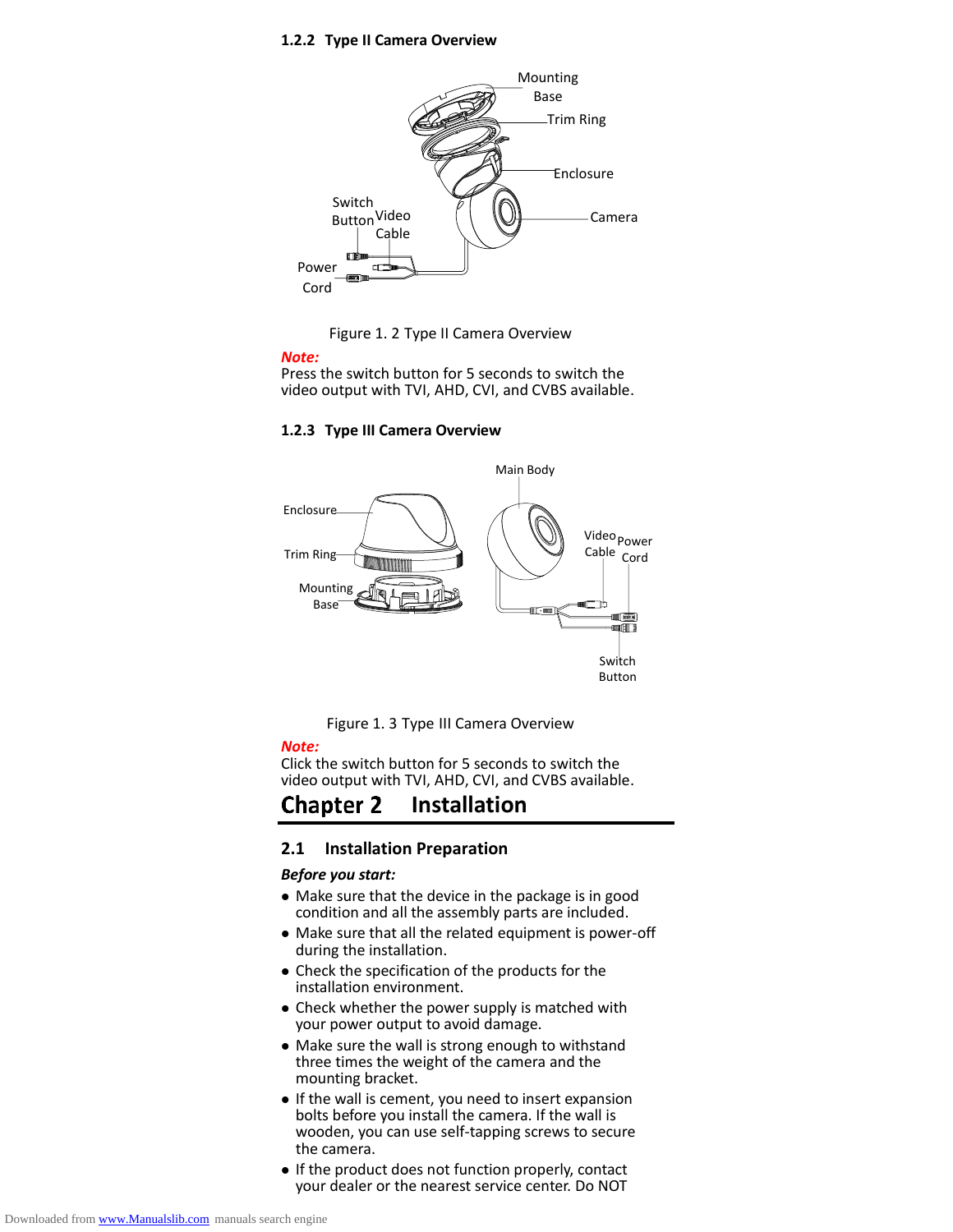disassemble the camera for repair or maintenance by yourself.

### **2.2 Installation of Type I Camera**

#### *Steps:*

- 1. Attach the dill template to the ceiling.
- 2. Drill the screw holes according to the drill template, and the cable hole (optional) on the ceiling.



Figure 2. 1 Drill Template

#### *Note:*

Cable hole is required when adopting ceiling outlet to route the cable.

3. Attach the mounting base of the type I camera to the ceiling and secure the camera with supplied screws.





#### *Note:*

- In the supplied screw package, both self-tapping screws and expansion blots are contained.
- If the wall is cement, expansion blots are required to fix the camera. If the wall is wooden, self-tapping screws are required.
- 4. Route the cables through the cable hole (optional), or the side opening.
- 5. Connect the corresponding power cord and video cable.
- 6. Power on the camera to check whether the image on the monitor is gotten from the optimum angle. If not, adjust the camera according to the figure below to get an optimum angle.
	- 1). Loosen the No.1 adjusting screw to adjust the pan position (0° to 360°).
	- 2). Tighten the No.1 adjusting screw.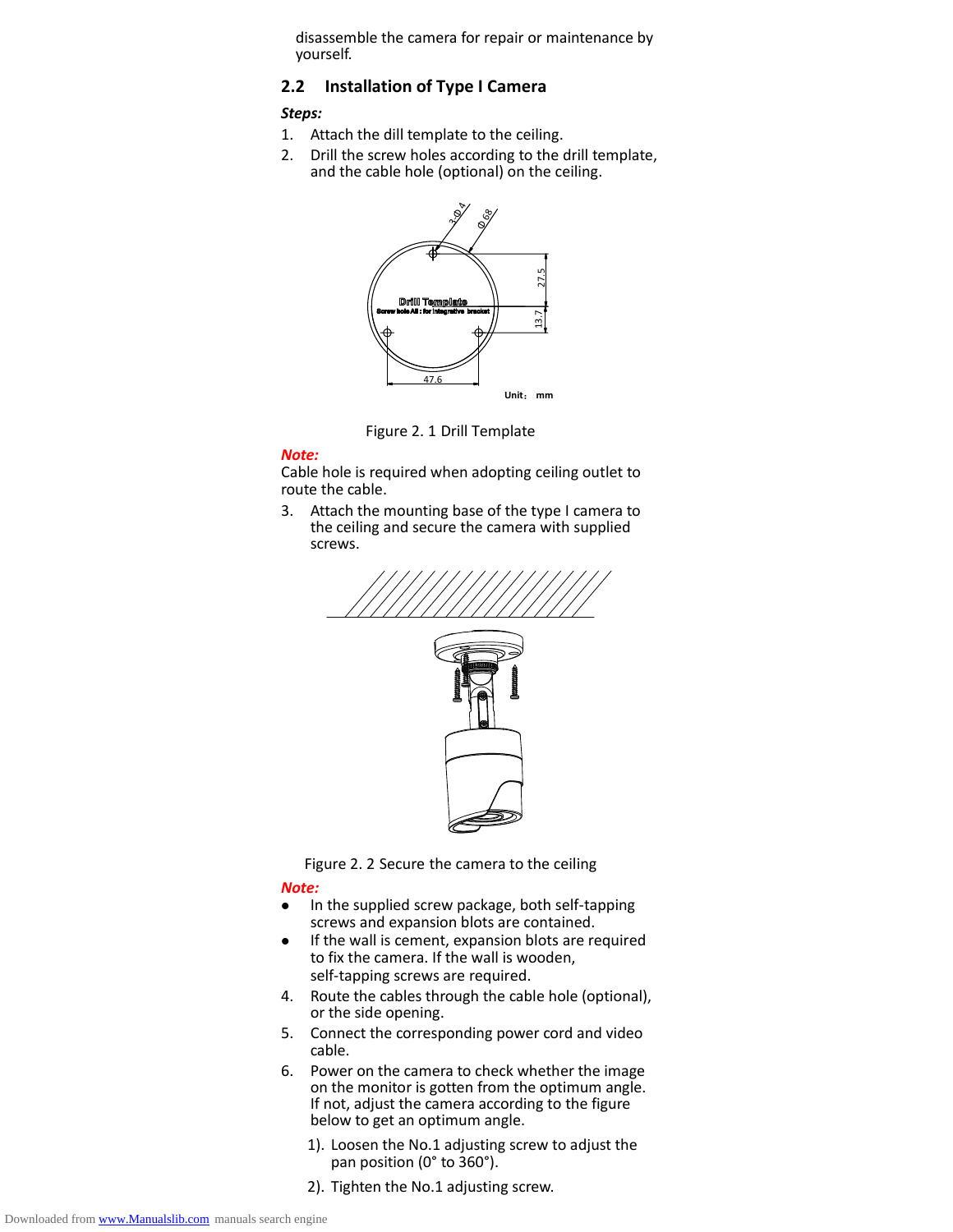- 3). Loosen the No.2 adjusting screw to adjust the tilting position ( $0^\circ$  to  $180^\circ$ ).
- 4). Tighten the No. 2 adjusting screw.
- 5). Loosen the No.3 adjusting screw to adjust the rotation position (0° to 360°).
- 6). Tighten the No.3 adjusting screw.



Figure 2. 3 3-Axis Adjustment

#### **2.3 Installation of Type II camera**

#### *Steps:*

1. Use the hex wrench to loosen the screw, and remove the mounting base from the camera body, shown as the figure 2.4.



Figure 2. 4 Disassemble the Camera

2. Attach the drill template (supplied) to the place where you want to install the camera, and then drill the screw holes according to the drill template, and the cable hole (optional) on the ceiling.

#### *Note:*

Cable hole is required when adopting ceiling outlet to route the cable.



Figure 2. 5 Drill Template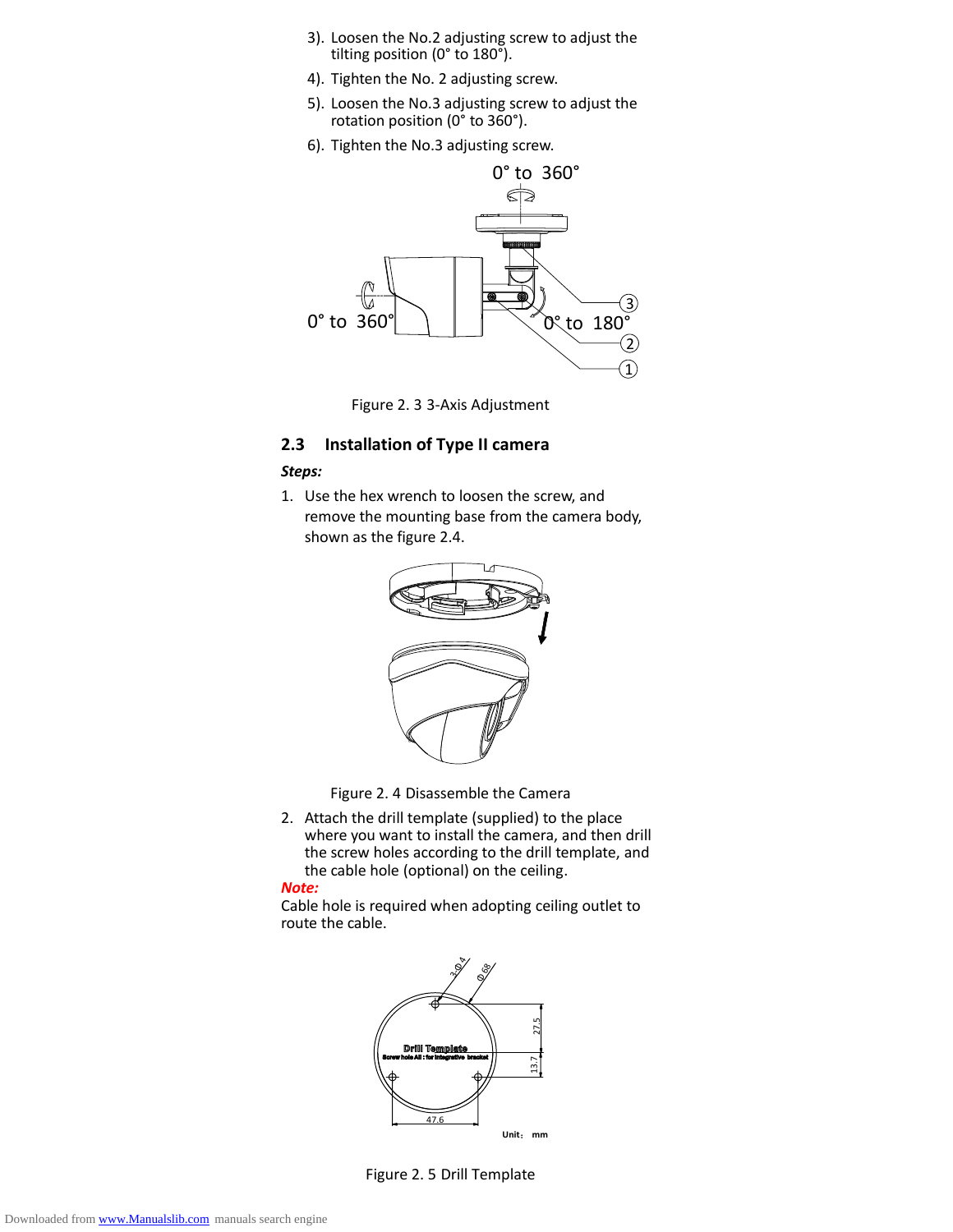3. Attach the mounting base to the ceiling and secure them with supplied screws



Figure 2. 6 Attach the Mounting Base to the Ceiling

#### *Note:*

- In the supplied screw package, both self-tapping screws and expansion blots are contained.
- If the wall is cement, expansion blots are required to fix the camera. If the wall is wooden, self-tapping screws are required.
- 4. Route the cables through the cable hole (optional), or the side opening.
- 5. Pull out the clip plate and secure the camera with the trim ring to the mounting base.
- 6. Push the clip plate in and tighten the screw to secure the camera with the mounting base.



Figure 2. 7 Secure the Camera with Mounting Base

- 7. Connect the corresponding cables, such as power cord, and video cable.
- 8. Power on the camera to check whether the image on the monitor is gotten from the optimum angle. If not, adjust the camera according to the figure below to get an optimum angle.
	- 1). Hold the camera body and rotate the enclosure to adjust the pan position [0° to 360°].
	- 2). Move the camera body up and down to adjust the tilt position  $[0^{\circ}$  to 75 $^{\circ}]$ .
	- 3). Rotate the camera body to adjust the rotation position [0° to 360°].



Figure 2. 8 3-axis Adjustment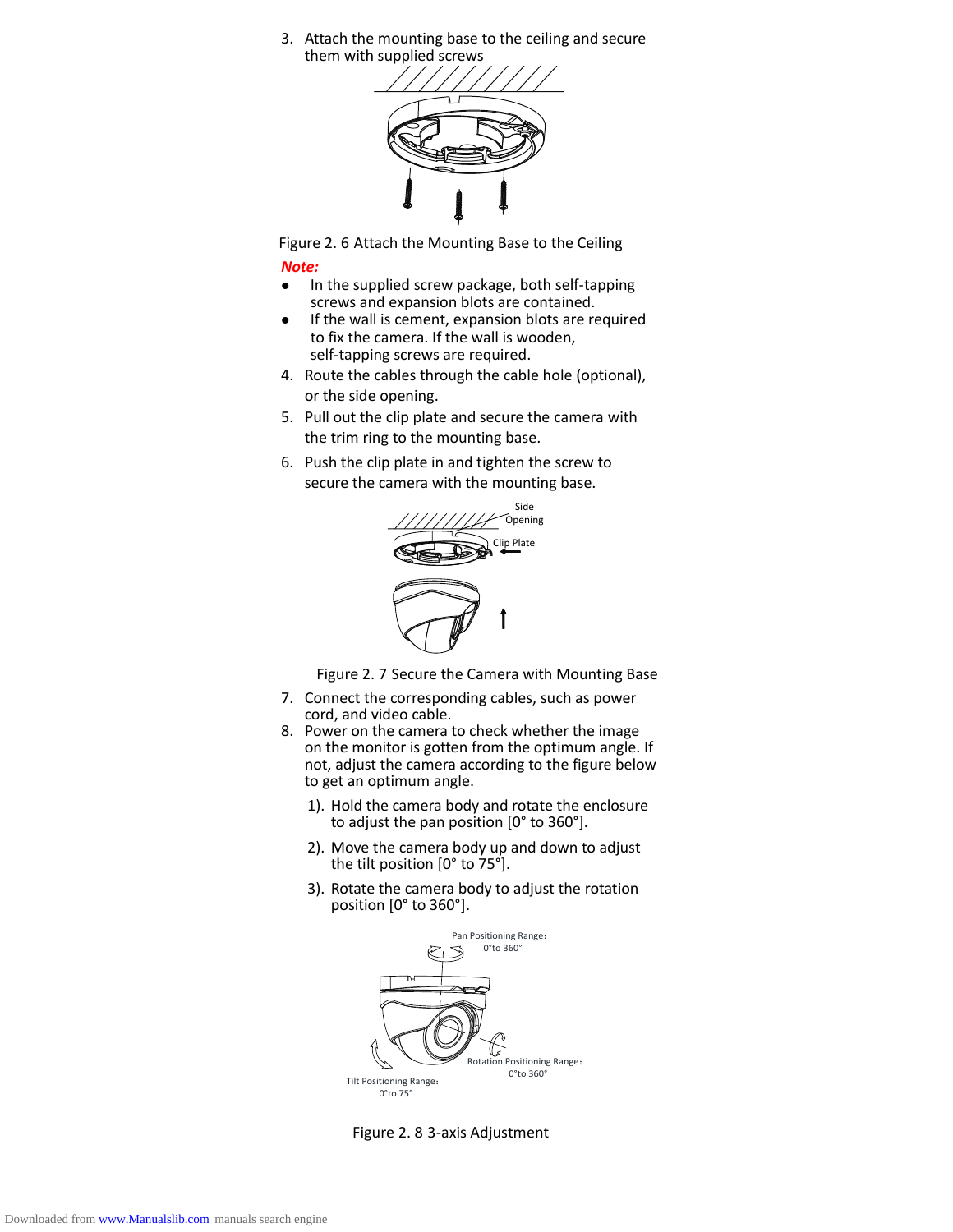## **2.4 Installation of Type III Camera**

#### *Steps:*

1. Attach the drill template (supplied) to the place where you want to install the camera, and then drill the screw holes and the cable hole (optional) according to the drill template on the ceiling.

#### *Note:*

Cable hole is required when adopting ceiling outlet to route the cable.





2. Attach the mounting base to the ceiling and secure them with supplied screws



Figure 2. 10 Attach the Mounting Base to the Ceiling

#### *Note:*

- In the supplied screw package, both self-tapping screws and expansion blots are contained.
- If the wall is cement, expansion blots are required to fix the camera. If the wall is wooden, self-tapping screws are required.
- 3. Route the cables through the cable hole (optional), or the side opening.
- 4. Align the camera with the mounting base, secure the camera with the mounting base, and fix the trim ring to the camera.